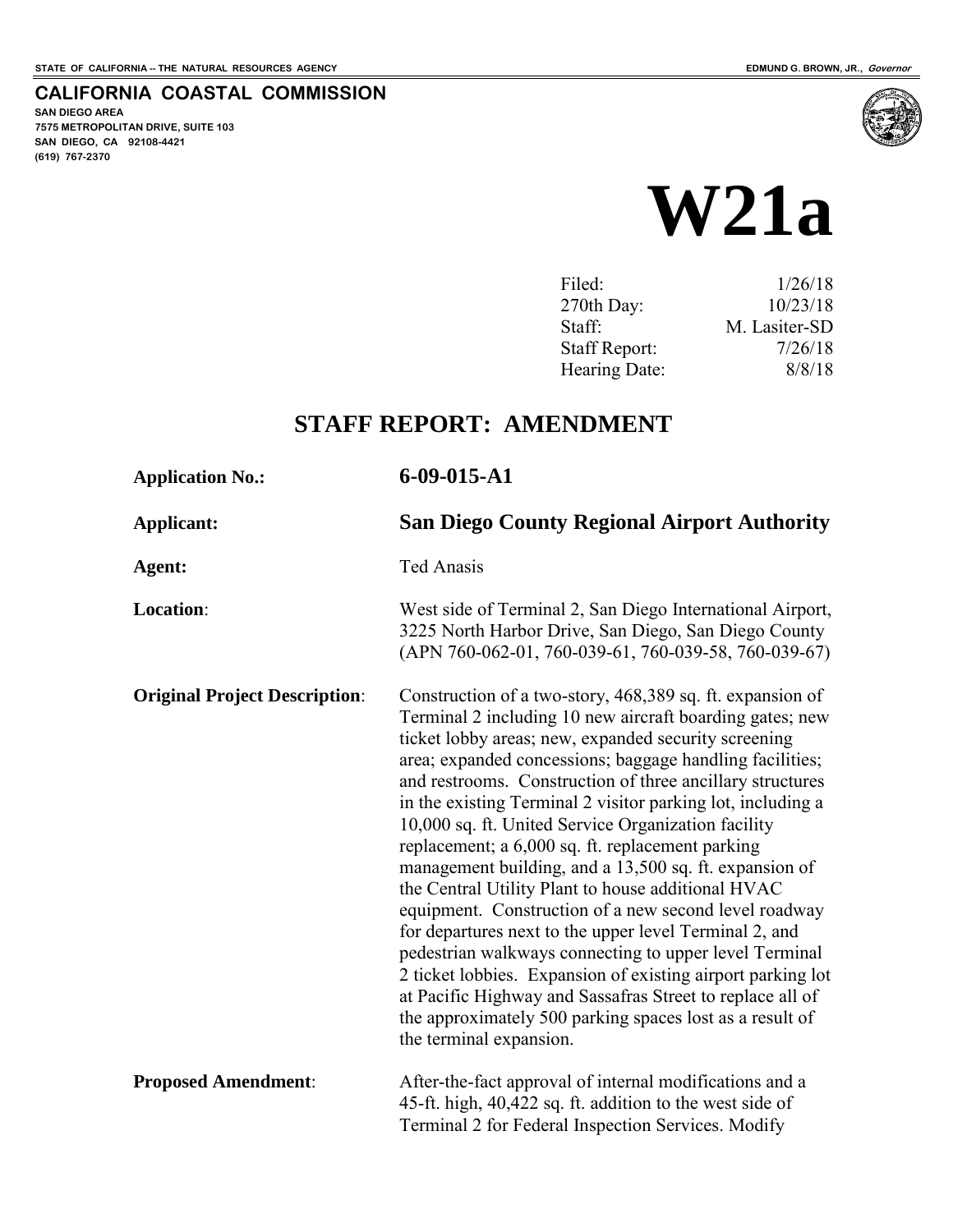Special Condition No. 1 to align the required Greenhouse Gas Emissions reports with current emissions reporting and reduction practices.

**Staff Recommendation:** Approval with Conditions

 $\overline{a}$ 

# **SUMMARY OF STAFF RECOMMENDATION**

The proposed amendment includes after-the-fact approval of a 45-ft. high, 40,422 sq. ft. addition to the west side of Terminal 2 of the San Diego International Airport (SDIA) to accommodate a relocated and expanded Federal Inspection Service (FIS) facility. The purpose of the project is to accommodate the recent and future growth in international passengers and new requirements for FIS facilities from U.S. Customs and Border Protection (CBP). Unpermitted development of the subject project commenced in May 2017 and was completed in June 2018. The proposed amendment also includes modification of Special Condition No. 1 to bring the condition into conformance with current greenhouse gas (GHG) emissions reporting and reduction practices. Additional special conditions approved by the Commission in its original action remain unchanged and in effect.

On August 14, 2009, the Commission approved the original coastal development permit (CDP) for the expansion of Terminal 2. While the original CDP included approval of improvements for international arrivals and FIS, these improvements were not constructed because many international air flights were not confirmed at that time. Instead, the Terminal 2 expansion was constructed in 2013 with a terminal footprint that could accommodate the construction of FIS elements at a later date.

In May 2017, the San Diego County Regional Airport Authority (Airport Authority) commenced construction of interior remodeling and an addition to accommodate the FIS; however, the addition was not constructed in conformance with the plans approved by the Commission in 2009 for the expansion. Instead, the addition was redesigned and constructed in compliance with recent standards for FIS facilities, which resulted in a footprint of 20,572 sq. ft. over what was originally authorized. Because the constructed addition is not in conformance with the original plans, it is unpermitted, and the Airport Authority is requesting to amend the original CDP to include after-the-fact approval of the addition.

The Global Warming Solutions Act of 2006, or Assembly Bill (AB) 32, is a California law that fights global warming by establishing a comprehensive program to reduce greenhouse gas (GHG) emissions and requires the California Air Resources Board (CARB) to implement the program. In its original approval, the Commission found that a primary Coastal Act issue raised by the project related to potential impacts the development could have on climate change and GHG emissions. Therefore, the Commission attached Special Condition No. 1, requiring the Airport Authority to submit a GHG Emission Reduction Plan and annual monitoring reports identifying Scope 1, 2,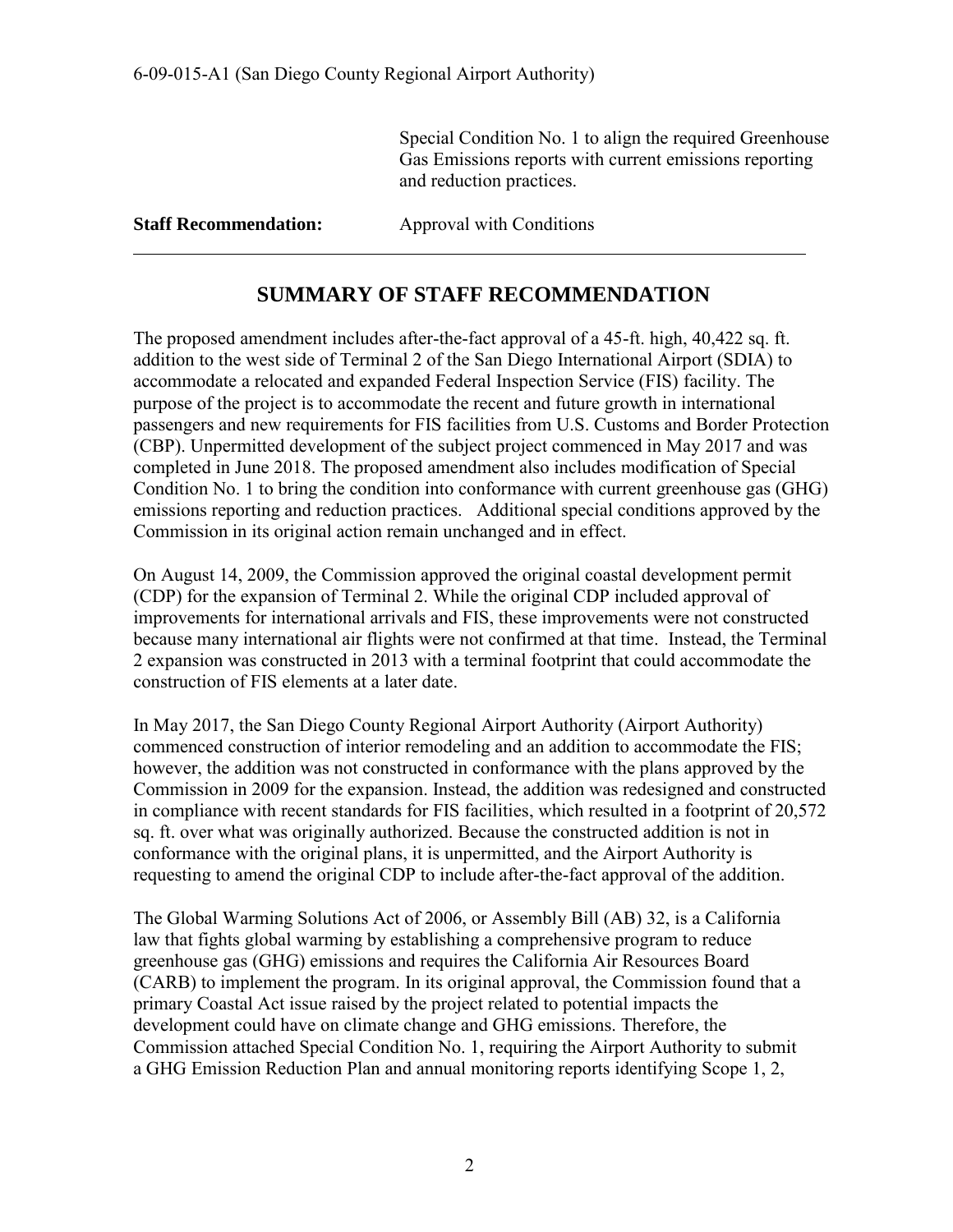and  $3<sup>1</sup>$  emissions and measures to reduce emissions below the significance level identified at that time (7,000 MTCO2e). This condition was based on a preliminary CARB recommendation for setting interim significance thresholds while an implementation plan was formally developed. Since the project's original approval, the implementation plan (i.e., Climate Change Scoping Plan) required by AB 32 has been developed and was most recently updated in 2014. However, that plan did not include specific measures for airports.

Instead, CARB focuses on reducing emissions from ground support equipment and airport transit vehicles at airports, and works closely with local agencies and airport operators to develop innovative actions to further reduce pollution in and around airports. In regards to aircraft themselves, which account for the majority of the Airport Authority's Scope 3 emissions, CARB works with national and international entities, such as the U.S. Environmental Protection Agency and International Civil Aviation Organization, to develop stricter aircraft standards for smog-causing pollution and greenhouse gases. CARB does not currently require the airport to report their emissions and has not set any reduction goals for the airport.

However, the Airport Authority has taken several steps to report and reduce GHG emissions, including finalizing a Strategic Greenhouse Gas Reduction Plan that established reduction targets for its Scope 1 and 2 GHG emissions similar to those established for the State of California by AB 32, conducting an annual GHG emissions inventory that includes Scope 1-3 emissions, and achieving Level 2 certification through the Airports Council International's Airport Carbon Accreditation program. As such, the Airport Authority proposes to amend Special Condition No. 1 to align the required monitoring reports with current practice by requiring calculation of all Scope 1, 2, and 3 emissions and reporting on measures to reduce those Scope 1 and 2 emissions which originate from sources that are owned or controlled by the Airport Authority.

Commission staff recommends **approval** of coastal development permit application 6-09- 015-A1, as conditioned.

<sup>&</sup>lt;sup>1</sup> Scope 1 GHG emissions are direct emissions from sources that are owned or controlled by the Authority. Scope 2 GHG emissions are indirect emissions from sources that are owned or controlled by the Authority. Scope 3 GHG emissions are from sources not owned or directly controlled by the Authority but relate to Authority activities.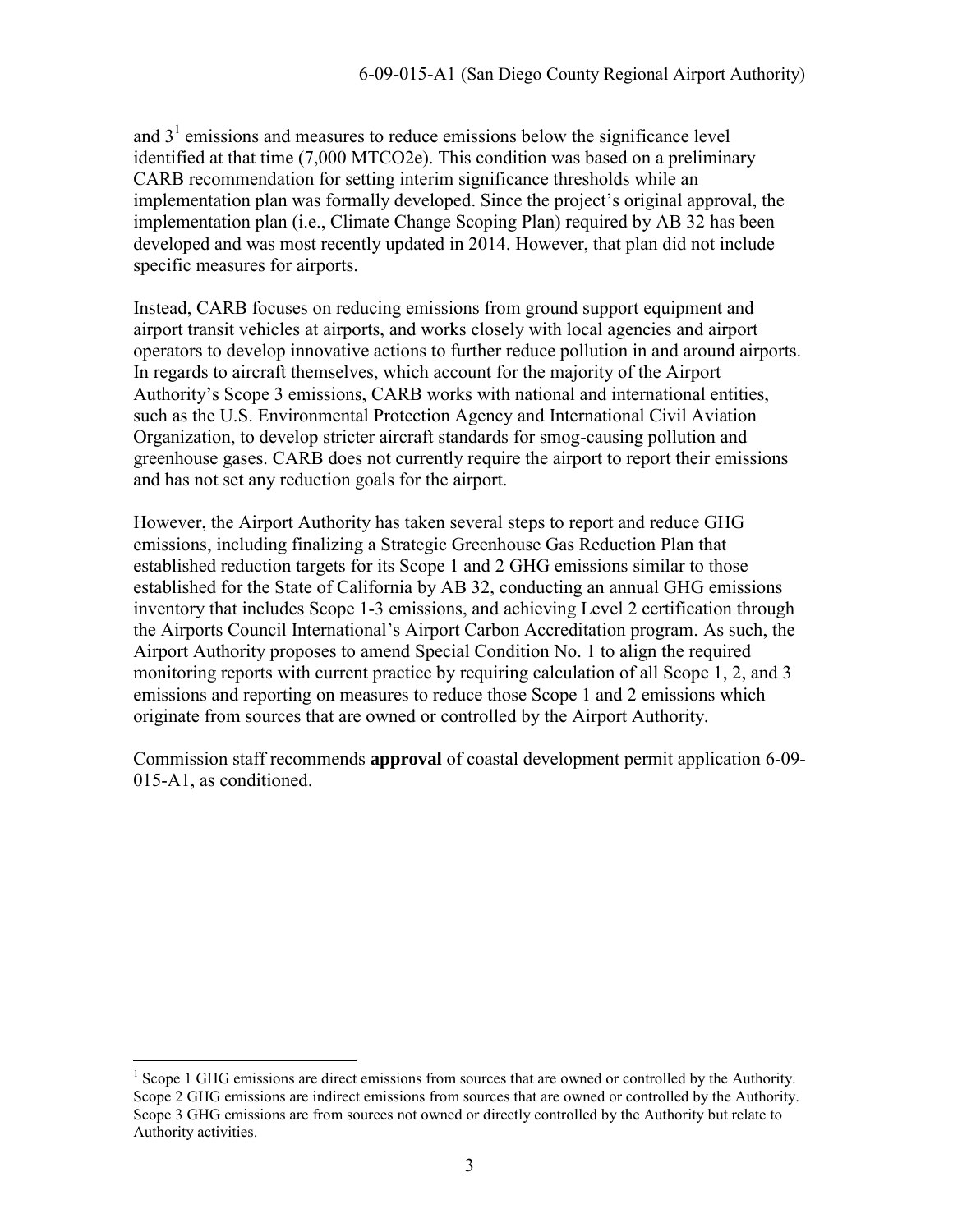# **TABLE OF CONTENTS**

# **APPENDICES**

[Appendix A– Conditions of Approval](#page-16-0)  [Appendix B – Substantive File Documents](#page-16-0)

# **EXHIBITS**

[Exhibit 1 – Project Location Map](https://documents.coastal.ca.gov/reports/2018/8/w21a/w21a-8-2018-exhibits.pdf)  [Exhibit 2 – Original Site Plan](https://documents.coastal.ca.gov/reports/2018/8/w21a/w21a-8-2018-exhibits.pdf)  [Exhibit 3 – Amended Site Plan](https://documents.coastal.ca.gov/reports/2018/8/w21a/w21a-8-2018-exhibits.pdf)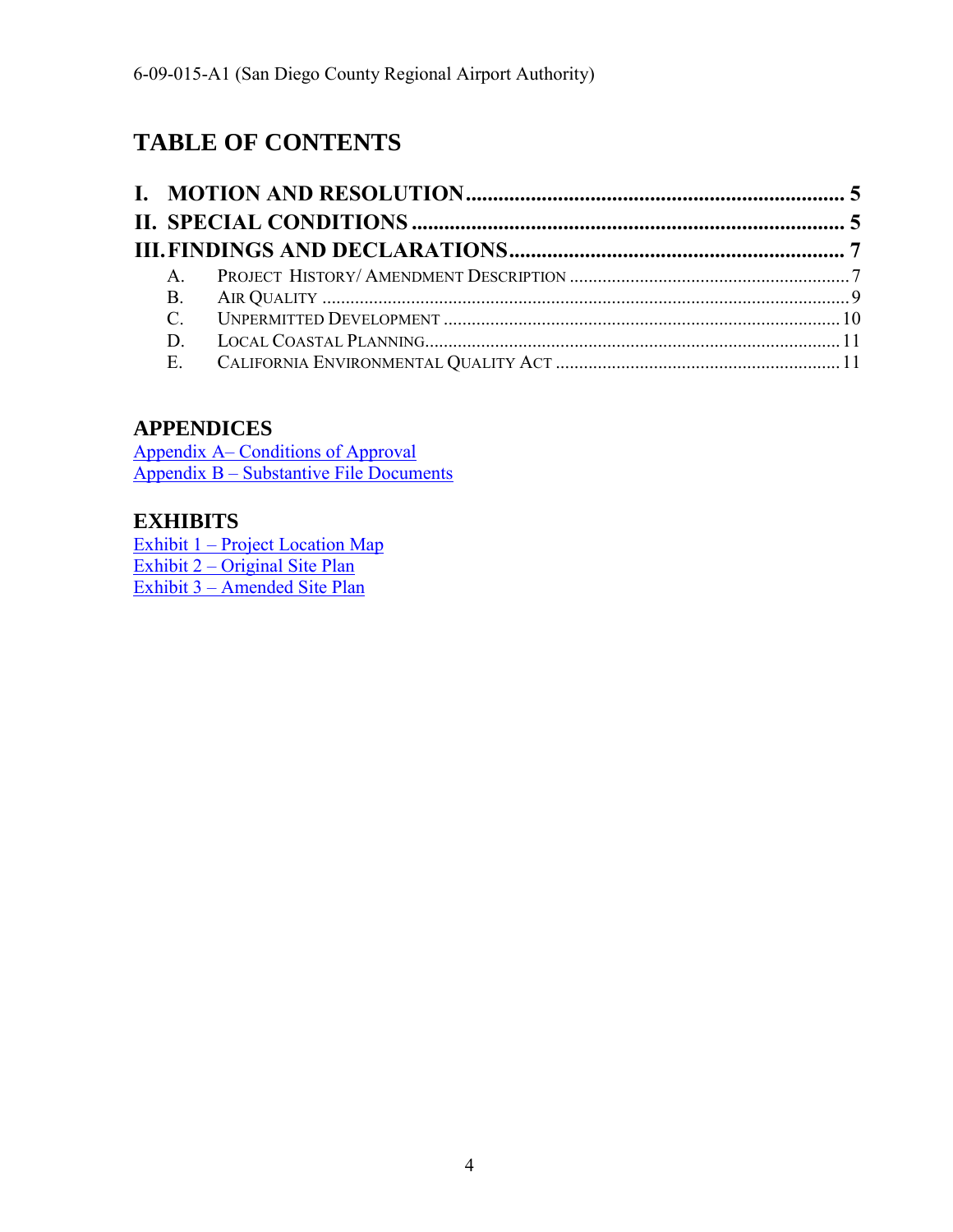# <span id="page-4-0"></span>**I. MOTION AND RESOLUTION**

#### **Motion:**

*I move that the Commission approve the proposed amendment to Coastal Development Permit Application No. 6-09-015-A1 subject to the conditions set forth in the staff recommendation.* 

Staff recommends a **YES** vote on the foregoing motion. Passage of this motion will result in conditional approval of the amendment and adoption of the following resolution and findings. The motion passes only by affirmative vote of a majority of the Commissioners present.

### **Resolution:**

*The Commission hereby approves coastal development permit amendment 6-09- 015-A1 and adopts the findings set forth below on grounds that the development as amended and conditioned will be in conformity with the policies of Chapter 3 of the Coastal Act and will not prejudice the ability of the local government having jurisdiction over the area to prepare a Local Coastal Program conforming to the provisions of Chapter 3. Approval of the permit complies with the California Environmental Quality Act because either 1) feasible mitigation measures and/or alternatives have been incorporated to substantially lessen any significant adverse effects of the development on the environment, or 2) there are no further feasible mitigation measures or alternatives that would substantially lessen any significant adverse impacts of the development on the environment.* 

# <span id="page-4-1"></span>**II. SPECIAL CONDITIONS**

This permit amendment is granted subject to the following special conditions:

NOTE: [Appendix A,](#page-12-0) attached, includes all standard and special conditions that apply to this permit, as approved by the Commission in its original action and modified and/or supplemented by all subsequent amendments, including this amendment no. 6-09-015-A1

. All of the Commission's adopted special conditions and any changes in the project description proposed by the applicant and approved by the Commission in this or previous actions continue to apply in their most recently approved form unless explicitly changed in this action. New conditions and modifications to existing conditions imposed in this action on amendment no. 6-09-015-A1 are shown in the following section. Changes to the previously approved special conditions are shown in strikeout/double underline format. This will result in one set of adopted special conditions.

#### **1. Greenhouse Gas Emission Reduction: PRIOR TO THE COMMENCEMENT OF CONSTRUCTION**, the applicant shall submit a Greenhouse Gas Emission Reduction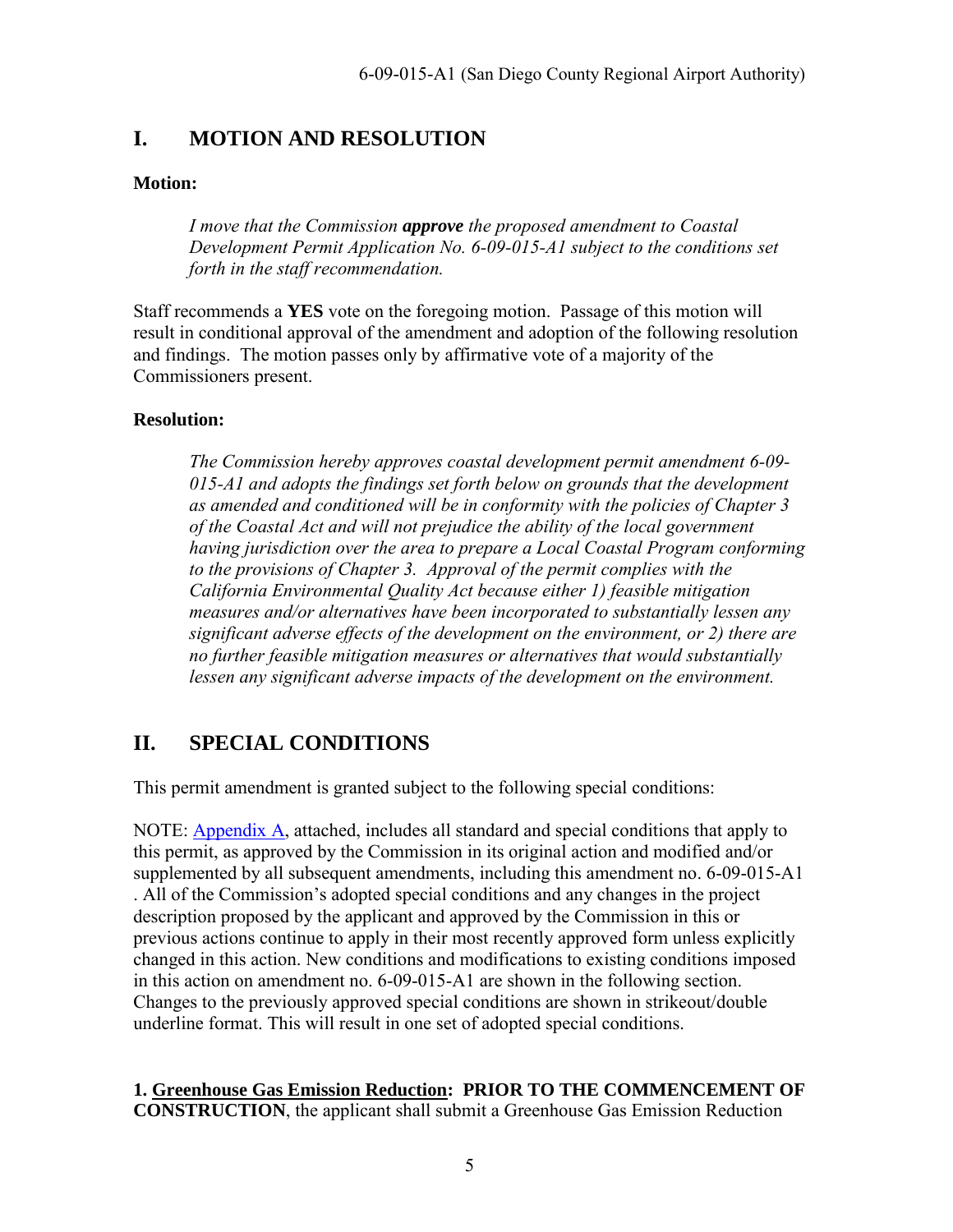Plan (the Plan) for Executive Director review and written approval. The Plan shall describe the proposed project elements, including the 10-gate terminal expansion project and the new elevated roadway at Terminal 2 of San Diego International Airport, and identify and quantify the types and amounts of Scope 1, 2, and 3 GHG emissions that will be associated with the construction and operation of these planned improvements. Known or estimated values for GHG emission sources must be provided for (but not be limited to) aircraft, ground support equipment (GSE), space heating and air conditioning, motor vehicles and construction equipment/materials. The Plan shall also identify, evaluate and develop GHG emission reduction measures for incorporation into the design, construction and operation of the proposed project. Emission reduction goals will be consistent with the SDCRAA/Office of the Attorney General Memorandum of Understanding, the California Global Warming Solutions Act of 2006 (AB32), the Western Climate Initiative, and the Coastal Act.

- a. Construction-related GHG emissions: Within 60 days of completing construction of the terminal expansion and second level roadway construction, the Permittee shall submit a report for Executive Director review and written approval that identifies and calculates net construction-related GHG emissions resulting from those projects and all measures implemented to reduce net emissions to less than 7,000 metric tons per year (pursuant to the threshold identified in the October 24, 2008 California Air Resources Board (CARB) *Preliminary Draft Staff Proposal Recommended Approaches for Setting Interim Significance Thresholds for Greenhouse Gases under the California Environmental Quality Act*). All measures shall be consistent with the protocols established pursuant to AB 32. Any offsets or credits used to meet this level shall be approved by CARB, the San Diego County Air Pollution Control District (SDCAPCD), or the California Climate Action Registry (CCAR) as consistent with AB 32.
- b. Operational GHG emissions: No later than June  $30<sup>th</sup>$  of each subsequent year that the project remains in use, the Permittee shall submit for Executive Director review and written approval an annual report that identifies and calculates each year's Scope 1, and 2, and 3 GHG emissions, and those Scope 3 GHG emissions as provided for in the May 5, 2008 MOU between Permittee and the Attorney General of the State of California, associated with project operations and all measures implemented to reduce Scope 1 and 2 net emissions to less than 7,000 metric tons per year. Any offsets or credits used to meet this level shall be in accordance with regulations approved by the CARB, SDCAPCD, or CCAR and shall be consistent with AB 32.

To meet the construction and operational net emission limits identified above, the Permittee may include GHG emission reduction measures, credits, or offsets that are consistent with AB 32 and have been implemented pursuant to the requirements of another regulatory agency. Upon the Permittee's request, the Executive Director may approve the use of offsets or credits available from entities other than CARB, SDCAPCD, or CCAR, if they are consistent with AB 32 protocols.

- 2. [Special Condition No. 2 of CDP No. 6-09-015 remains unchanged and in effect]
- 3. [Special Condition No. 3 of CDP No. 6-09-015 remains unchanged and in effect]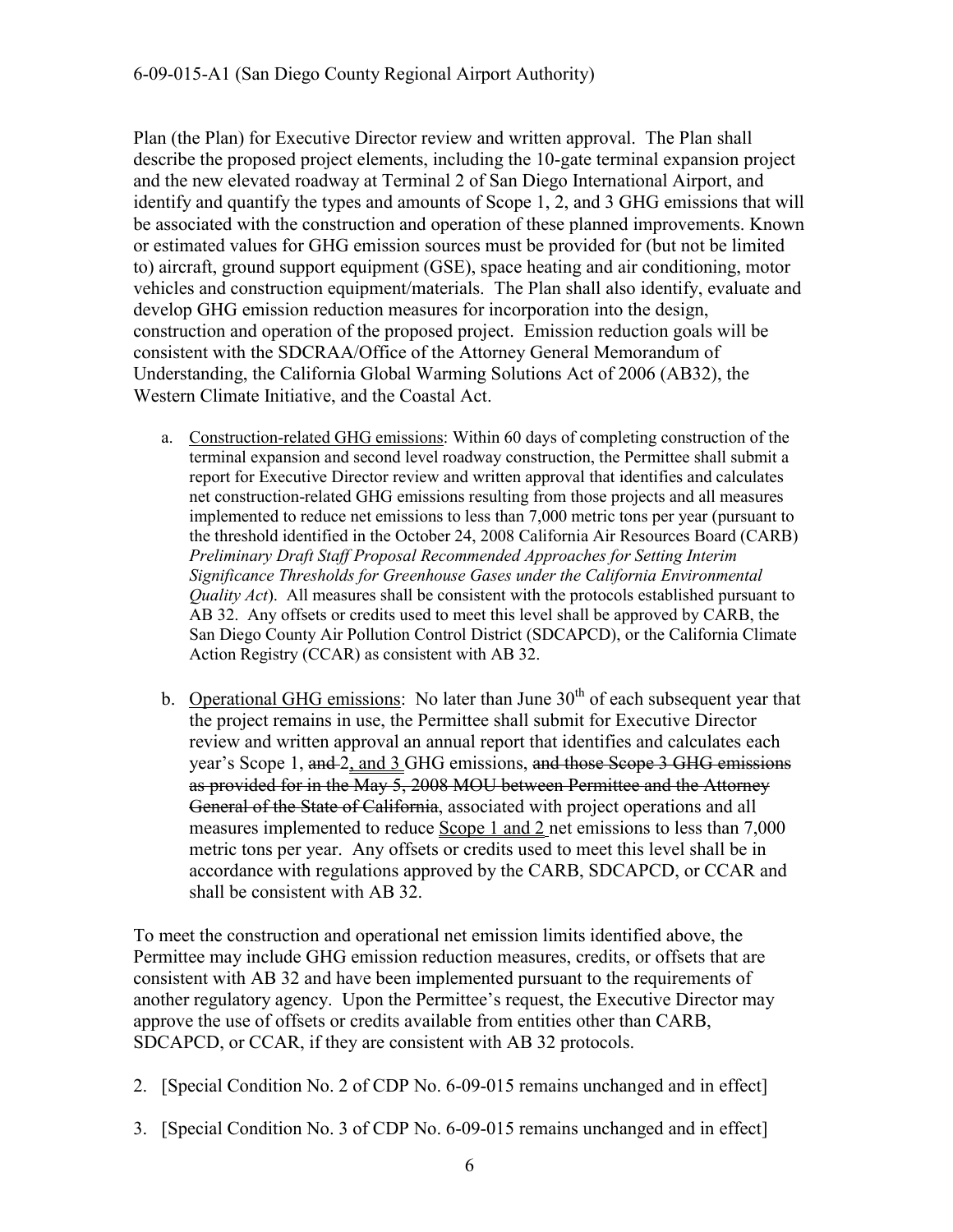- 4. [Special Condition No. 4 of CDP No. 6-09-015 remains unchanged and in effect]
- 5. [Special Condition No. 5 of CDP No. 6-09-015 remains unchanged and in effect]
- 6. [Special Condition No. 6 of CDP No. 6-09-015 remains unchanged and in effect]

# <span id="page-6-0"></span>**III. FINDINGS AND DECLARATIONS**

### <span id="page-6-1"></span>**A. PROJECT HISTORY/ AMENDMENT DESCRIPTION**

#### **Background**

The San Diego International Airport (SDIA) is located north of Harbor Drive, east of McCain Road and the boat channel, south of the Marine Corps Recruit Depot, and west of Pacific Highway in San Diego [\(Exhibit 1\)](https://documents.coastal.ca.gov/reports/2018/8/w21a/w21a-8-2018-exhibits.pdf). On August 14, 2009, the Commission approved Coastal Development Permit (CDP) No. 6-09-015 for the construction of an approximately 468,389 sq. ft. expansion of Terminal 2 at SDIA [\(Exhibit 2\)](https://documents.coastal.ca.gov/reports/2018/8/w21a/w21a-8-2018-exhibits.pdf). Specifically, the expansion included a new security screening area, 10 new aircraft boarding gates, new ticket lobby areas, expanded concessions, airline and tenant offices, baggage handling facilities, restrooms, mechanical areas, and a 72 foot high "ramp" control tower for directing aircraft traffic around the terminal. The project also included a new second level roadway and elevated pedestrian walkways connecting to the upper level Terminal 2 ticket lobbies, intersection improvements, and the construction of three ancillary structures, including a 10,000 sq. ft. replacement for the existing United Service Organizations facility, a 6,000 sq. ft. replacement parking management building, and a 13,500 sq. ft. expansion of the Central Utility Plant.

The original project also included updates to the international arrivals and Federal Inspection Services (FIS), including a 16,132 sq. ft. primary inspection area on the third level, and a 43,483 sq. ft. secondary inspection area and 11,505 sq. ft. international inbound baggage area on the first level. However, because international air flights were not confirmed by many air carriers at that time, the international arrivals and FIS improvements were not constructed. Instead, the Terminal 2 expansion was constructed to 448,539 sq. ft. with space to construct the aforementioned FIS elements at a later date.

The San Diego County Regional Airport Authority (Airport Authority) commenced construction of the FIS improvements in May 2017 due to the growth in international flights. Construction was completed in June 2018; however, the improvements were not constructed in conformance with the original plans and resulted in an expanded footprint of 20,572 sq. ft. over the 468,389 sq. ft. permitted by CDP No. 6-09-015. As such, the addition constitutes unpermitted development and the Airport Authority is now requesting to amend the original CDP to include after-the-fact approval of the addition as constructed.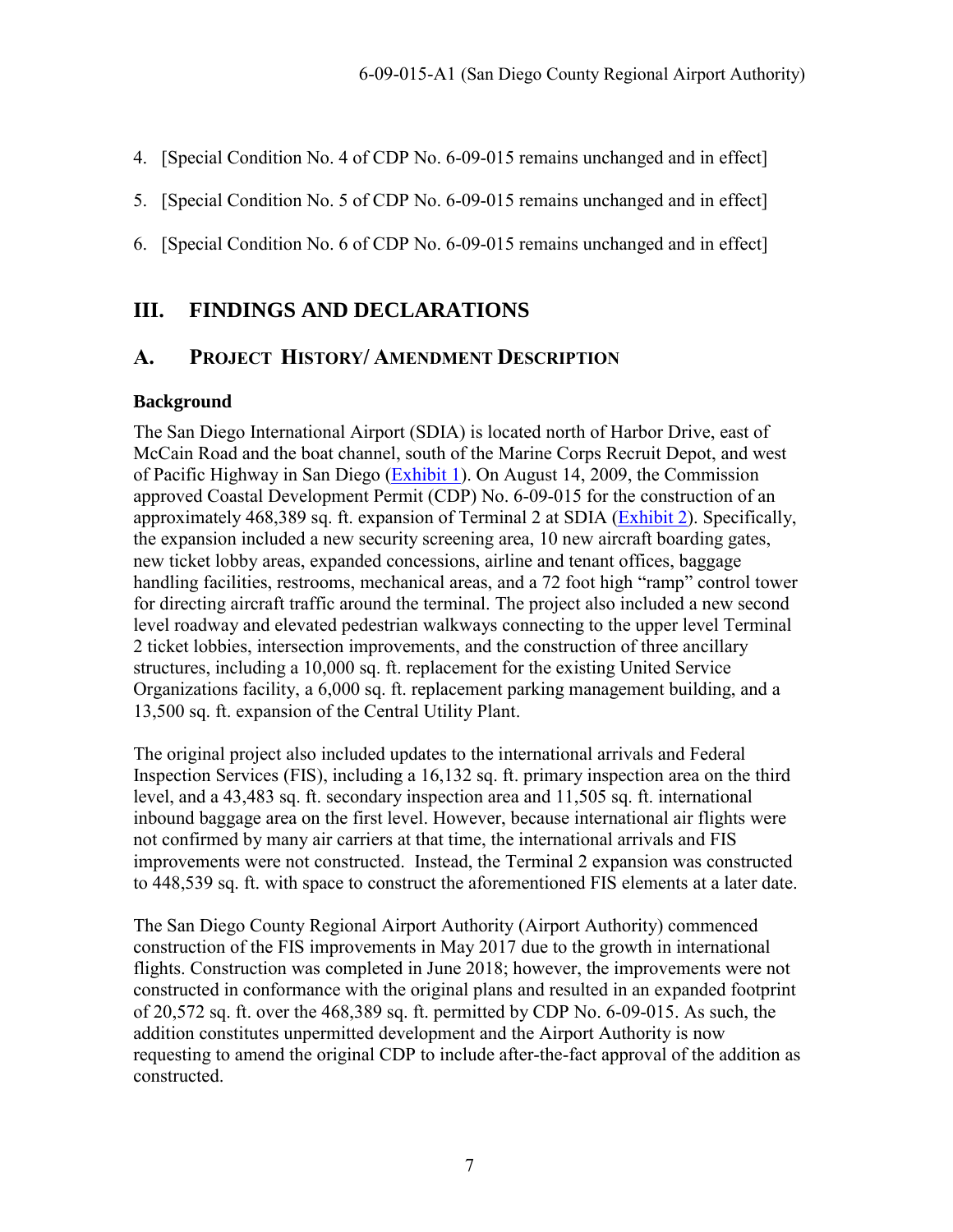The Airport Authority submitted a 90-day extension to the Commission, extending the final date of action on the permit amendment application to October 23, 2018. Because of the Permit Streamlining Act, the Commission must make a final determination within 270 days of filing to either approve or deny this application at or before the October hearing.

#### **Proposed Amendment**

The proposed amendment includes after-the-fact approval of a 45-ft. high, 40,422 sq. ft. addition and internal modifications to the west side of Terminal 2 [\(Exhibit 3\)](https://documents.coastal.ca.gov/reports/2018/8/w21a/w21a-8-2018-exhibits.pdf). The purpose of the project is to relocate and expand the existing FIS to accommodate the recent and future growth in international passengers and new requirements for FIS facilities from U.S. Customs and Border Protection (CBP). In addition, this project would facilitate the transition to a single point of clearance (i.e., requiring travelers to receive their baggage prior to going through customs).

The subject amendment includes a 22,267 sq. ft. first floor addition and an 18,155 sq. ft. second floor addition. The finished height of the expansion, which includes two stories and mechanical elements on the roof, is 45 ft. tall which is less than the maximum height of 60.5 ft. previously authorized for the remainder of the expanded terminal. The addition matches the architectural design aesthetic of the existing Terminal 2 building and does not block views towards or along the San Diego Bay. Therefore, no visual resource impacts are expected.

Six existing aircraft gates (Gates 46, 47, 48, 49, 50 and 51) have been converted to swing gates able to be utilized for both domestic and international departures and arrivals. The project includes the addition of a minor abutment at three locations between the gates, as well as secure passenger corridors and vertical circulation that direct arriving international passengers to the minor abutment, and down via elevators, escalators and staircases to the international arrivals area, federal inspection services, and baggage claim areas. For all departures and domestic arrivals, passengers will use the existing terminal hold room and jet bridges to board the aircraft.

The proposed project would not increase the number of flights operating out of the airport or require any additional FIS employees; however, it would increase the number of passengers that are able to be processed by the FIS from 350 to 1,000 per hour and make the process more comfortable by providing restrooms, additional baggage claims, and additional space. Thus, it would not increase the number of vehicle trips to the airport or demand for parking, and would not impact public access to the coast.

The subject project was constructed on land that was previously developed with an empty shell and loading dock during the 2013 expansion and no sensitive resources were impacted.

Finally, the proposed amendment includes the modification of Special Condition No. 1 to align the required Greenhouse Gas Emissions monitoring reports with current practice by requiring the calculation of all Scope 1, 2, and 3 emissions and clarifying that the Airport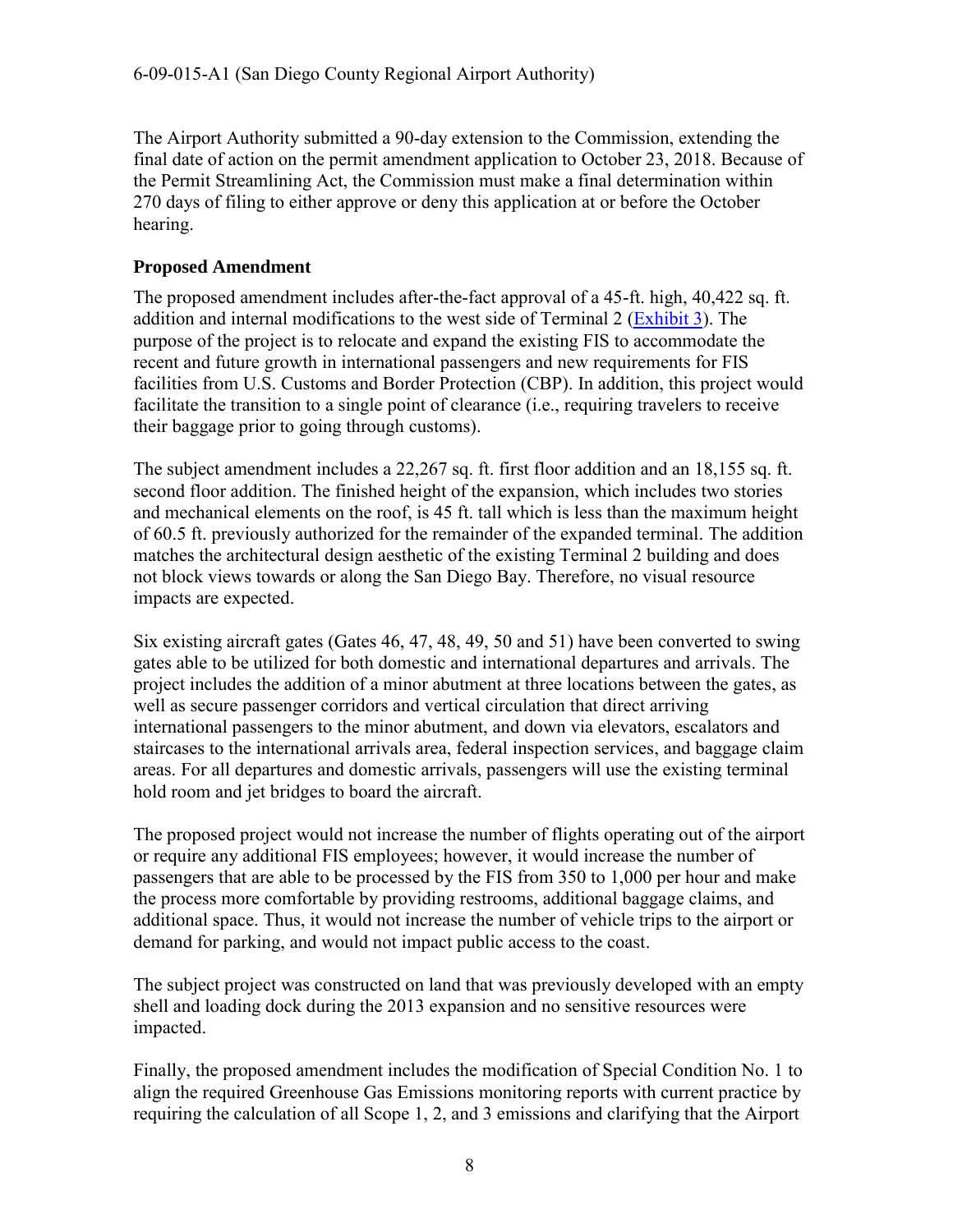Authority is only responsible for operational emissions associated with Scope 1 and 2 emissions which originate from sources that are owned or controlled by the Airport Authority.

The San Diego International Airport was previously under the coastal permit jurisdiction of the Port of San Diego and the standard of review was the Port Master Plan; however, state legislation transferred authority over airport property to the newly created Airport Authority in January 2003. Thus, the airport is now within the Coastal Commission's permit jurisdiction and the Chapter 3 policies of the Coastal Act constitute the standard of review.

# <span id="page-8-0"></span>**B. AIR QUALITY**

 $\overline{a}$ 

Coastal Act Section 30253 states, in part:

*New development shall do all of the following: […]*

*(c) Be consistent with requirements imposed by an air pollution control district or the State Air Resources Board as to each particular development.* 

*(d) Minimize energy consumption and vehicle miles traveled. […]* 

The Global Warming Solutions Act of 2006, or Assembly Bill (AB) 32, is a California law that fights and prevents global warming by establishing a comprehensive program to reduce greenhouse gas emissions and requires the California Air Resources Board (CARB) to implement the program. In its original approval, the Commission found that a primary Coastal Act issue raised by the project related to potential impacts the development could have on climate change and GHG emissions. Therefore, the Commission imposed Special Condition No. 1, requiring the Airport Authority to submit a GHG Emission Reduction Plan and annual monitoring reports identifying Scope 1, 2, and  $3<sup>2</sup>$  emissions and measures to reduce emissions below the significance level identified at that time (7,000 MTCO2e). This condition was based on a preliminary CARB recommendation for setting interim significance thresholds while an implementation plan was formally developed. Since the project's original approval, the implementation plan (i.e. Climate Change Scoping Plan) required by AB 32 has been developed and was most recently updated in 2014. However, the implementation plan did not include specific measures for airports.

Instead, CARB focuses on reducing emissions from ground support equipment and airport transit vehicles at airports, and works closely with local agencies and airport operators to develop innovative actions to further reduce pollution in and around airports. In regards to emissions from aircraft, which are considered Scope 3 emissions and account for 67% of total emissions at the San Diego International Airport, CARB works with national and international entities, such as the U.S. Environmental Protection

 $2^{2}$  Scope 1 GHG emissions are direct emissions from sources that are owned or controlled by the Authority. Scope 2 GHG emissions are indirect emissions from sources that are owned or controlled by the Authority. Scope 3 GHG emissions are from sources not owned or directly controlled by the Authority but relate to Authority activities.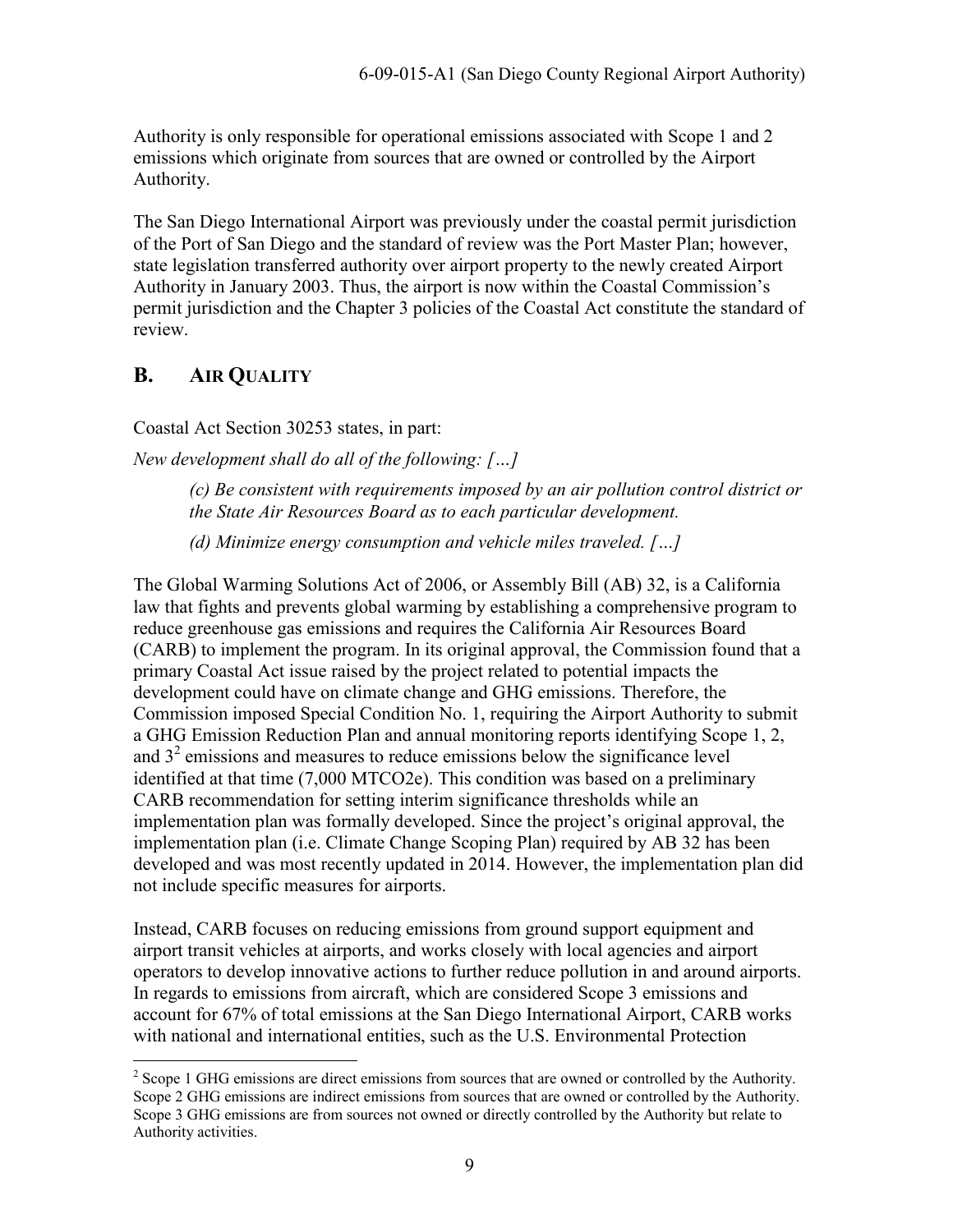Agency and International Civil Aviation Organization, to develop stricter aircraft standards for smog-causing pollution and greenhouse gases. CARB does not require the airport to report their emissions and has not set any reduction goals for the airport.

While not specifically required, the Airport Authority has taken several steps to report and reduce GHG emissions. In 2015, the Airport Authority finalized a Strategic Greenhouse Gas Reduction Plan that established reduction targets for Scope 1 and 2 emissions that are similar to those established by AB 32 for statewide reductions of GHG emissions, including reducing GHG emissions to 15% below 2010 levels by 2020 and to 49% below 2010 levels by 2035. The Airport Authority also conducts an annual GHG emissions inventory that includes Scope 1-3 emissions. Finally, the Airport Authority has been certified through the Airports Council International's Airport Carbon Accreditation program at "Level 2," which means that the airport is actively implementing a carbon management plan and is making progress towards a reduced carbon footprint in regards to those GHG emissions under its control. To align the required monitoring reports with current practice, the Airport Authority proposes to amend **Special Condition No. 1** to require the calculation of all Scope 1, 2, and 3 emissions and clarify that reduction measures are only necessary for Scope 1 and 2 emissions, which originate from sources that are owned or controlled by the Airport Authority.

An expansion of Terminal 2 operations could cause the Airport Authority to exceed the significance level set in the original approval. However, the most recent monitoring report found that the project's operational emissions were 3,514.2 MTCO2e in 2017, which is under the significance level of 7,000 MTCO2e per year. In regards to the subject amendment, GHG emissions from construction and operation of the addition are estimated to result in a total of 415 MTCO2e per year. When combined with the results from the most recent monitoring report, emissions resulting from the proposed amendment are not expected to surpass the significance level established by the original approval. Regardless, Special Condition No. 1, as modified, requires the Airport Authority to continue to submit annual monitoring reports that include emissions and reduction measures associated with the proposed addition, and that demonstrate that the project, as amended, continues to operate below the significance level.

In conclusion, the proposed amendment is not expected to impact air quality due to the small scope of the project and to emission reduction measures required by the Airport Authority's GHG Emission Reduction Plan, and is expected to be consistent with CARB and San Diego County Air Pollution Control District requirements. Therefore, the Commission finds that the subject project is consistent with Section 30253 of the Coastal Act.

# <span id="page-9-0"></span>**C. UNPERMITTED DEVELOPMENT**

Unpermitted development has occurred on the subject site without the required CDP amendment. The unpermitted development consists of a two-story, 40,422 sq. ft. addition to the west side of Terminal 2 in an area that was previously a paved loading dock circulation area. Construction of the addition commenced in May 2017 and was completed in June 2018.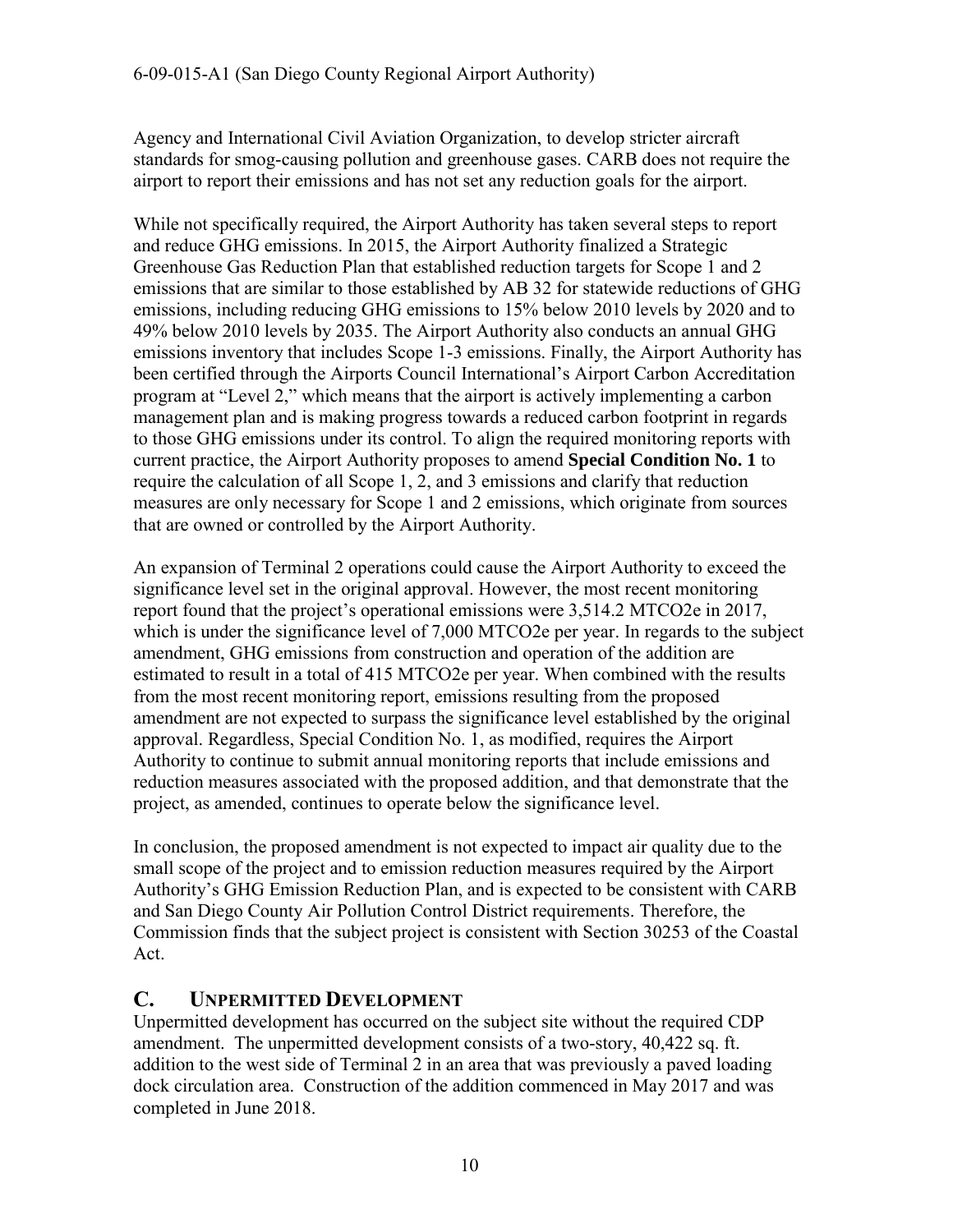The subject amendment application was received in November 2017. During a visit to the site in February 2018, Commission staff observed that the subject project was underway and, consequently, informed the Airport Authority that the subject development was unpermitted. The applicant revised the subject application on April 20, 2018 to request after-the-fact approval of the unpermitted development noted above and identified in the project description.

Although the development has taken place prior to submittal of this application, consideration of this application by the Commission has been based solely upon the Chapter 3 policies of the Coastal Act and as though the development was not in place. Commission approval of this application pursuant to the staff recommendation will bring the unpermitted development into conformance with coastal development permit requirements once the permit has been fully executed and the terms and conditions of the permit complied with by the applicant.

# <span id="page-10-0"></span>**D. LOCAL COASTAL PLANNING**

Section 30604(a) also requires that a coastal development permit shall be issued only if the Commission finds that the permitted development will not prejudice the ability of the local government to prepare a Local Coastal Program (LCP) in conformity with the provisions of Chapter 3 of the Coastal Act. In this case, such a finding can be made.

The San Diego International Airport was previously under the coastal permit jurisdiction of the Port of San Diego and the standard of review for coastal development permits was the certified Port Master Plan. However, legislation which took effect in January 2003 transferred authority over airport property to the newly created Airport Authority. Thus, the airport is now within the Commission's permit jurisdiction. Although the airport is not anticipated to be subject to a LCP, approval of this project would not prejudice the preparation of a LCP consistent with the requirements of Chapter 3. As discussed above, the proposed project, as conditioned, is consistent with Chapter 3, including the public access, water quality and visual protection policies of the Coastal Act.

# <span id="page-10-1"></span>**E. CALIFORNIA ENVIRONMENTAL QUALITY ACT**

Section 13096 of the Commission's Code of Regulations requires Commission approval of Coastal Development Permits to be supported by a finding showing the permit, as conditioned, to be consistent with any applicable requirements of the California Environmental Quality Act (CEQA). Section 21080.5(d)(2)(A) of CEQA prohibits a proposed development from being approved if there are feasible alternatives or feasible mitigation measures available which would substantially lessen any significant adverse effect which the activity may have on the environment. In 2008, the Airport Authority prepared and adopted the San Diego International Airport Master Plan Environmental Impact Report (State Clearinghouse No. 2005091105) associated with the preparation and adoption of an Airport Master Plan to meet demand through 2015 and beyond. In 2016, the Airport Authority prepared an Addendum to the FEIR that found there would be no substantial changes in circumstances resulting from the subject projected.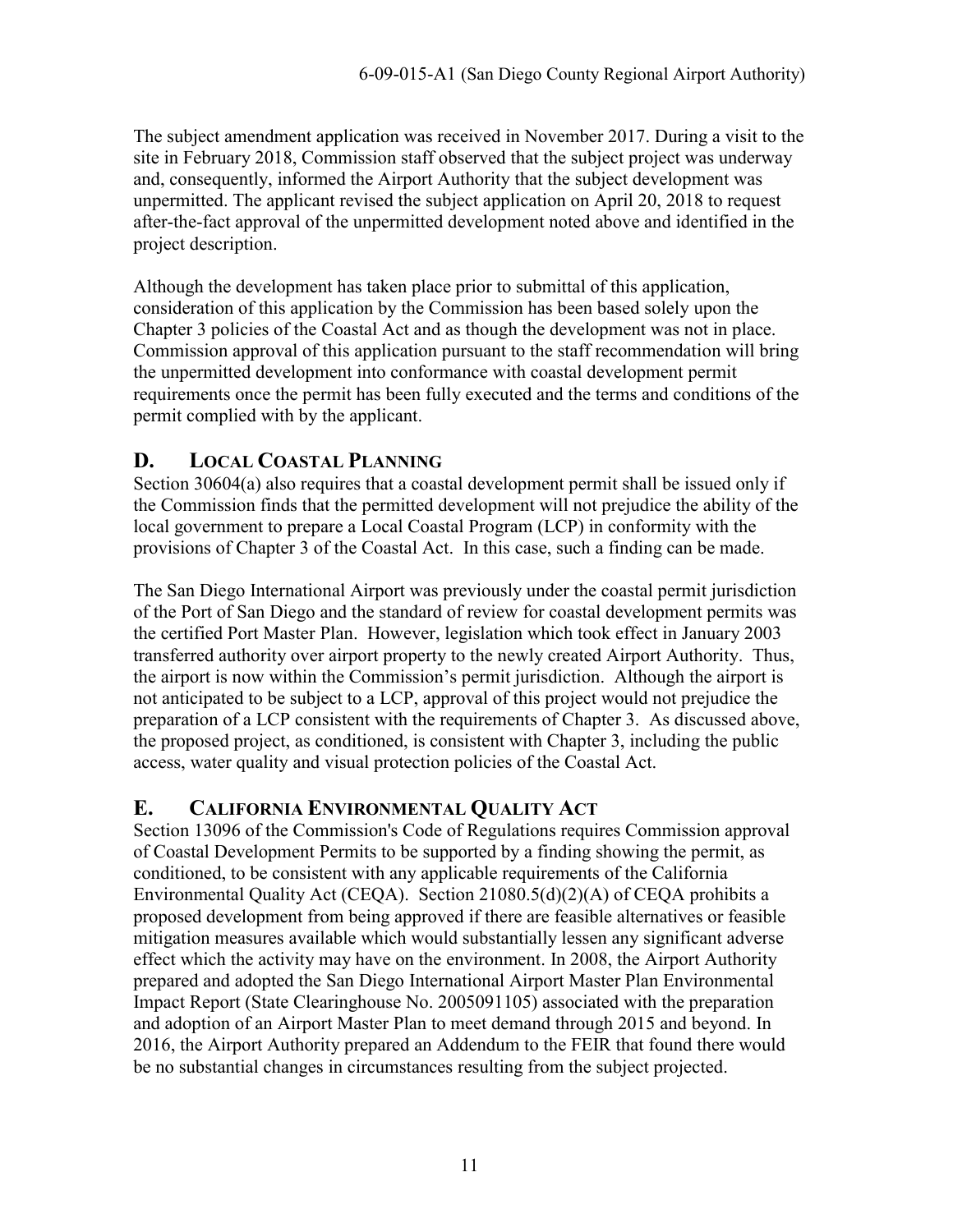The proposed project has been conditioned in order to be found consistent with the Chapter 3 policies of the Coastal Act. Mitigation measures, including conditions addressing reduction of greenhouse gases will minimize all adverse environmental impacts. As conditioned, there are no feasible alternatives or feasible mitigation measures available which would substantially lessen any significant adverse impact which the activity may have on the environment. Therefore, the Commission finds that the proposed project is the least environmentally-damaging feasible alternative and can be found consistent with the requirements of the Coastal Act to conform to CEQA.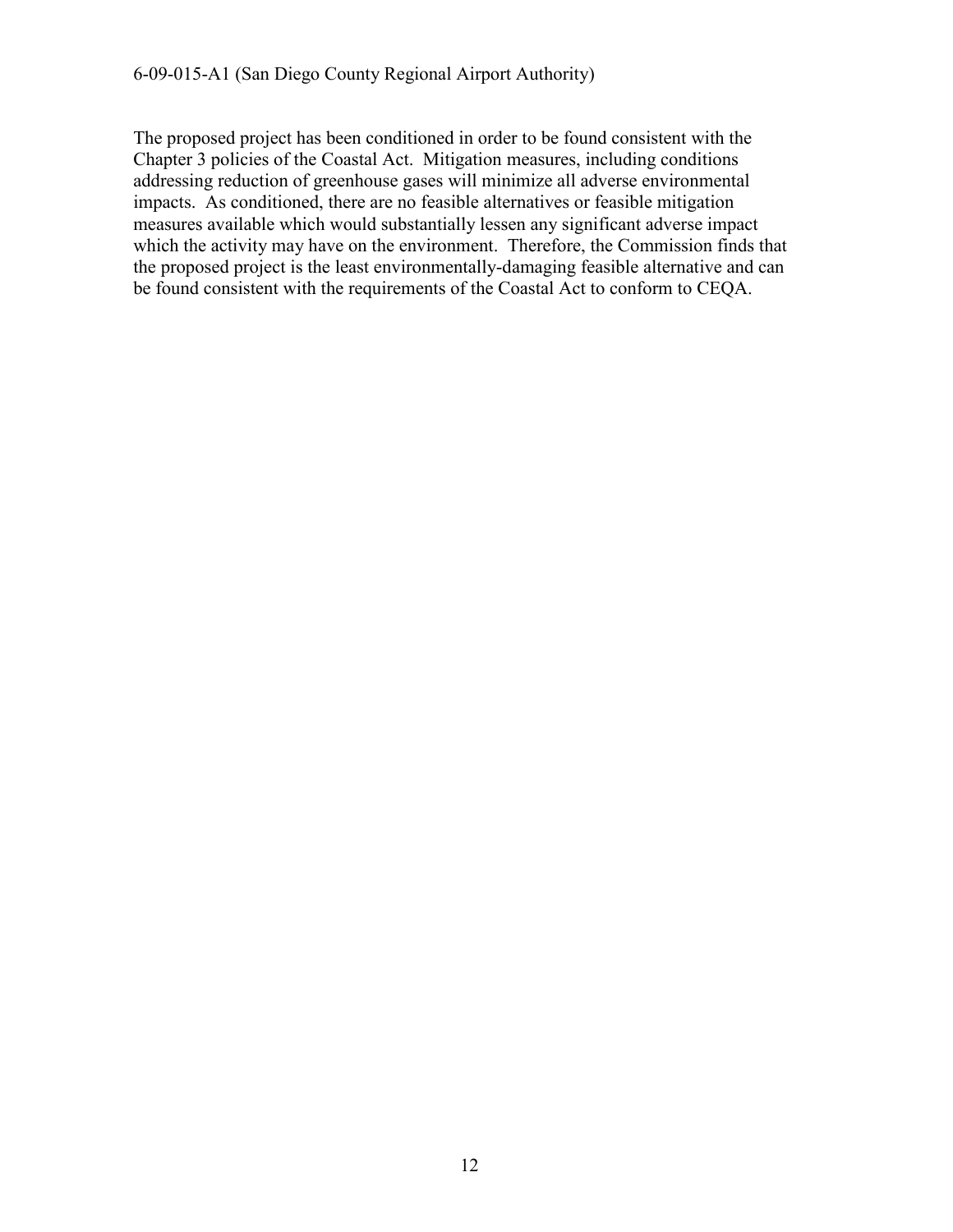### Appendix  $A$  – Conditions of Approval

<span id="page-12-0"></span>Permit No. 6-09-015

#### **II. STANDARD CONDITIONS**

1. **Notice of Receipt and Acknowledgment**. The permit is not valid and development shall not commence until a copy of the permit, signed by the permittee or authorized agent, acknowledging receipt of the permit and acceptance of the terms and conditions, is returned to the Commission office.

2. **Expiration.** If development has not commenced, the permit will expire two years from the date on which the Commission voted on the application. Development shall be pursued in a diligent manner and completed in a reasonable period of time. Application for extension of the permit must be made prior to the expiration date.

3. **Interpretation**. Any questions of intent or interpretation of any condition will be resolved by the Executive Director or the Commission.

4. **Assignment**. The permit may be assigned to any qualified person, provided assignee files with the Commission an affidavit accepting all terms and conditions of the permit.

5. **Terms and Conditions Run with the Land**. These terms and conditions shall be perpetual, and it is the intention of the Commission and the permittee to bind all future owners and possessors of the subject property to the terms and conditions.

#### **III. SPECIAL CONDITIONS:**

The permit is subject to the following conditions:

- 1. Greenhouse Gas Emission Reduction**: PRIOR TO THE COMMENCEMENT OF CONSTRUCTION**, the applicant shall submit a Greenhouse Gas Emission Reduction Plan (the Plan) for Executive Director review and written approval. The Plan shall describe the proposed project elements, including the 10-gate terminal expansion project and the new elevated roadway at Terminal 2 of San Diego International Airport, and identify and quantify the types and amounts of Scope 1, 2, and 3 GHG emissions that will be associated with the construction and operation of these planned improvements. Known or estimated values for GHG emission sources must be provided for (but not be limited to) aircraft, ground support equipment (GSE), space heating and air conditioning, motor vehicles and construction equipment/materials. The Plan shall also identify, evaluate and develop GHG emission reduction measures for incorporation into the design, construction and operation of the proposed project. Emission reduction goals will be consistent with the SDCRAA/Office of the Attorney General Memorandum of Understanding, the California Global Warming Solutions Act of 2006 (AB32), the Western Climate Initiative, and the Coastal Act.
	- a.Construction-related GHG emissions: Within 60 days of completing construction of the terminal expansion and second level roadway construction, the Permittee shall submit a report for Executive Director review and written approval that identifies and calculates net construction-related GHG emissions resulting from those projects and all measures implemented to reduce net emissions to less than 7,000 metric tons per year (pursuant to the threshold identified in the October 24, 2008 California Air Resources Board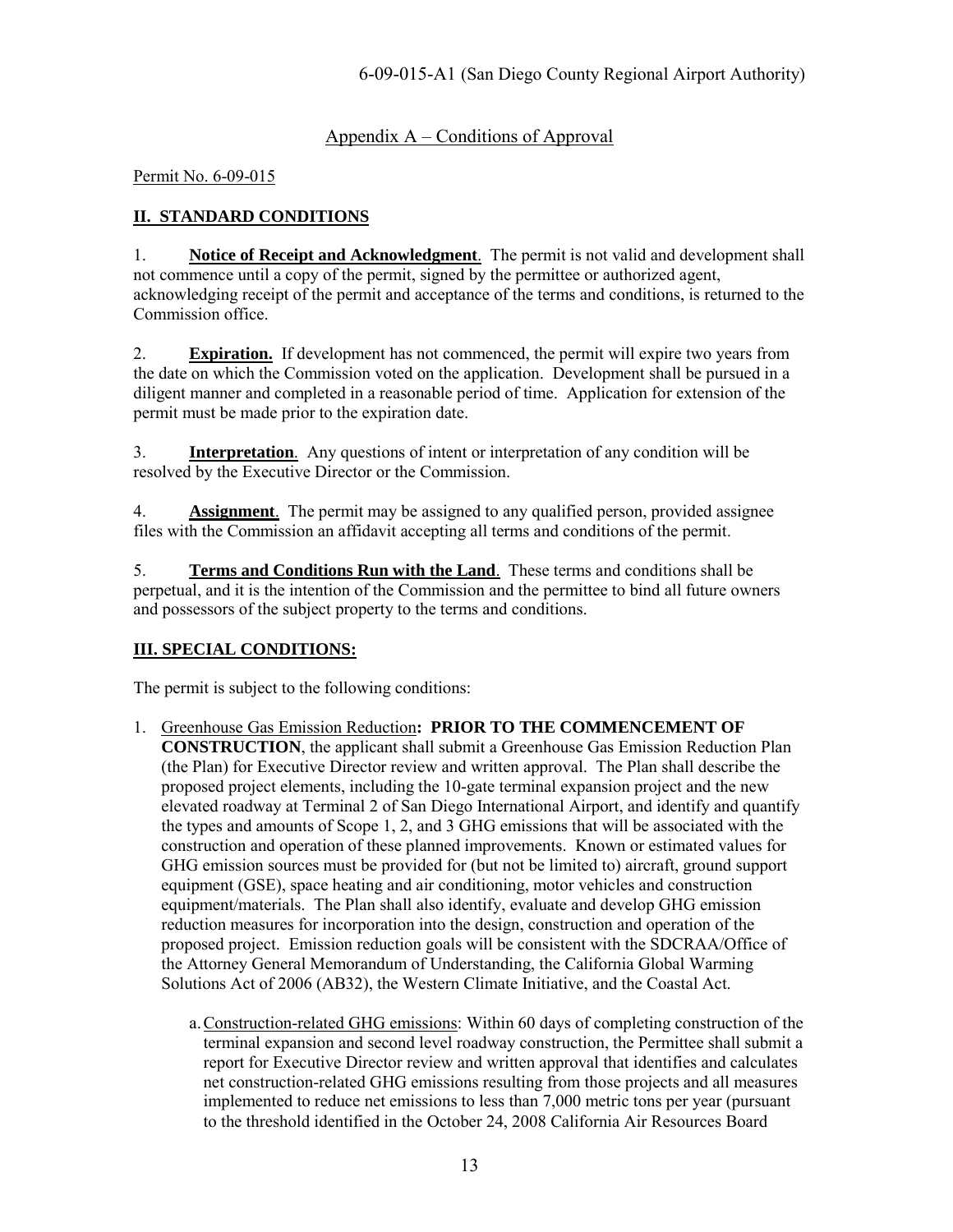(CARB) *Preliminary Draft Staff Proposal Recommended Approaches for Setting Interim Significance Thresholds for Greenhouse Gases under the California Environmental Quality Act*). All measures shall be consistent with the protocols established pursuant to AB 32. Any offsets or credits used to meet this level shall be approved by CARB, the San Diego County Air Pollution Control District (SDCAPCD), or the California Climate Action Registry (CCAR) as consistent with AB 32.

b.Operational GHG emissions: No later than June 30 of each subsequent year that the project remains in use, the Permittee shall submit for Executive Director review and written approval an annual report that identifies and calculates each year's Scope 1 and 2 GHG emissions and those Scope 3 GHG emissions as provided for in the May 5, 2008 MOU between Permittee and the Attorney General of the State of California, associated with project operations and all measures implemented to reduce net emissions to less than 7,000 metric tons per year. Any offsets or credits used to meet this level shall be in accordance with regulations approved by CARB, SDCAPCD, or CCAR and shall be consistent with AB 32.

To meet the construction and operational net emission limits identified above, the Permittee may include GHG emission reduction measures, credits, or offsets that are consistent with AB 32 and have been implemented pursuant to the requirements of another regulatory agency. Upon the Permittee's request, the Executive Director may approve the use of offsets or credits available from entities other than CARB, SDCAPCD, or CCAR, if they are consistent with AB 32 protocols.

2. Final Plans. **PRIOR TO THE ISSUANCE OF THE COASTAL DEVELOPMENT PERMIT**, the applicant shall submit to the Executive Director for review and written approval, final site, building, and off-site parking plans for the proposed development. Said plans shall be in substantial conformance with the preliminary plans submitted with this application dated March 27, 2009.

The permittee shall undertake the development in accordance with the approved plans. Any proposed changes to the approved plans shall be reported to the Executive Director. No changes to the plans shall occur without a Coastal Commission approved amendment to this coastal development permit unless the Executive Director determines that no amendment is legally required.

- 3. Landscaping. Any proposed landscaping must be drought-tolerant and native or non-invasive plant species. No plant species listed as problematic and/or invasive by the California Native Plant Society, the California Invasive Plant Council, or as may be identified from time to time by the State of California shall be employed or allowed to naturalize or persist on the site. No plant species listed as 'noxious weed' by the State of California or the U.S. Federal Government shall be utilized within the property.
- 4. Other Permits/Approvals. **Prior to the commencement of construction**, the permittee shall provide to the Executive Director copies of all other required state or federal discretionary permits or other agencies or property owner approvals, such as permits from the Regional Water Quality Control Board. Any mitigation measures or other changes to the project required through said permits shall be reported to the Executive Director and shall become part of the project. The Executive Director shall determine if such modifications, if any, require an amendment to this permit or a separate coastal development permit.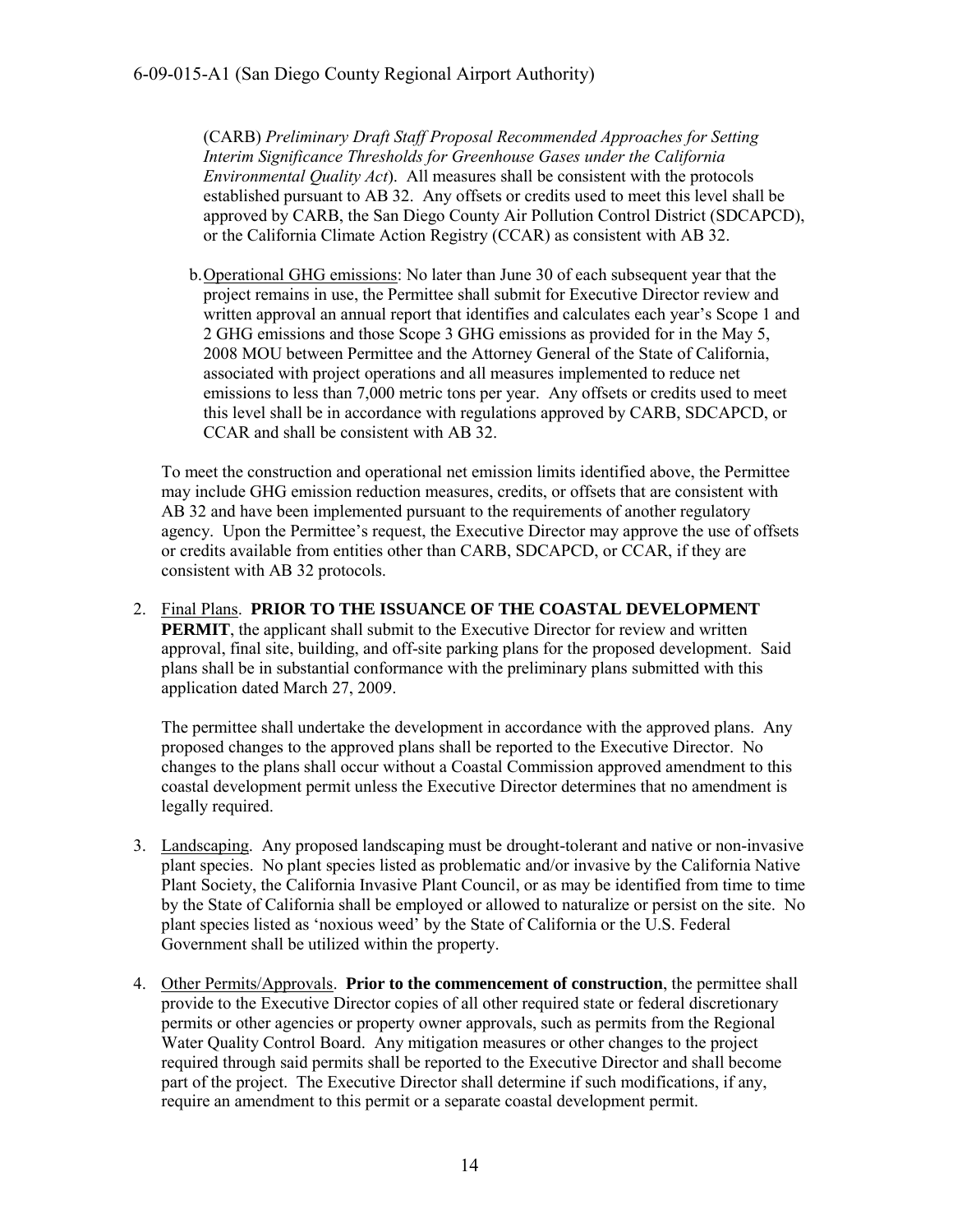- 5. Timing of Parking Replacement. All parking spaces permanently removed in conjunction with construction of the approved project shall be replaced off-site as proposed, prior to or concurrent with removal.
- 6. Public Transit Improvements Status Report. Prior to operation of the expansion gates in Terminal 2, the applicant shall submit an update to the comprehensive Transit Plan dated August 2008 to the Executive Director for review and written approval, documenting the current status of efforts that have been made to add or improve mass transit linkages to the airport for airport employees and airport users. Each year thereafter, the applicant shall submit to the Executive Director an annual report documenting any changes that have occurred throughout the previous year to provide mass transit opportunities to the airport for employees and the general public.

In addition to a status report on ongoing operations, each annual report shall contain at a minimum the following items:

- 1. An evaluation of the progress made with MTS or by the applicant in providing a direct airport bus or shuttle from the Old Town Station for the use of airport visitors;
- 2. An evaluation of the progress made with MTS or by the applicant in adding direct airport bus or shuttle linkages to Lindbergh Field from the existing San Diego Trolley stations located inland of Pacific Highway between Old Town Station and the Santa Fe Station; and
- 3. An evaluation of progress made with MTS in expanding MTS direct bus service to Lindbergh Field including, but not limited to, expanding MTS bus routes and/or existing service from weekends only to weekday service.

The information contained in the comprehensive Transit Plan and annual reports shall be used by the Commission in review of any future improvements to Lindbergh Field requiring a coastal development permit.

#### Permit No. 6-09-015-A1

1. **Greenhouse Gas Emission Reduction: PRIOR TO THE COMMENCEMENT OF CONSTRUCTION**, the applicant shall submit a Greenhouse Gas Emission Reduction Plan (the Plan) for Executive Director review and written approval. The Plan shall describe the proposed project elements, including the 10-gate terminal expansion project and the new elevated roadway at Terminal 2 of San Diego International Airport, and identify and quantify the types and amounts of Scope 1, 2, and 3 GHG emissions that will be associated with the construction and operation of these planned improvements. Known or estimated values for GHG emission sources must be provided for (but not be limited to) aircraft, ground support equipment (GSE), space heating and air conditioning, motor vehicles and construction equipment/materials. The Plan shall also identify, evaluate and develop GHG emission reduction measures for incorporation into the design, construction and operation of the proposed project. Emission reduction goals will be consistent with the SDCRAA/Office of the Attorney General Memorandum of Understanding, the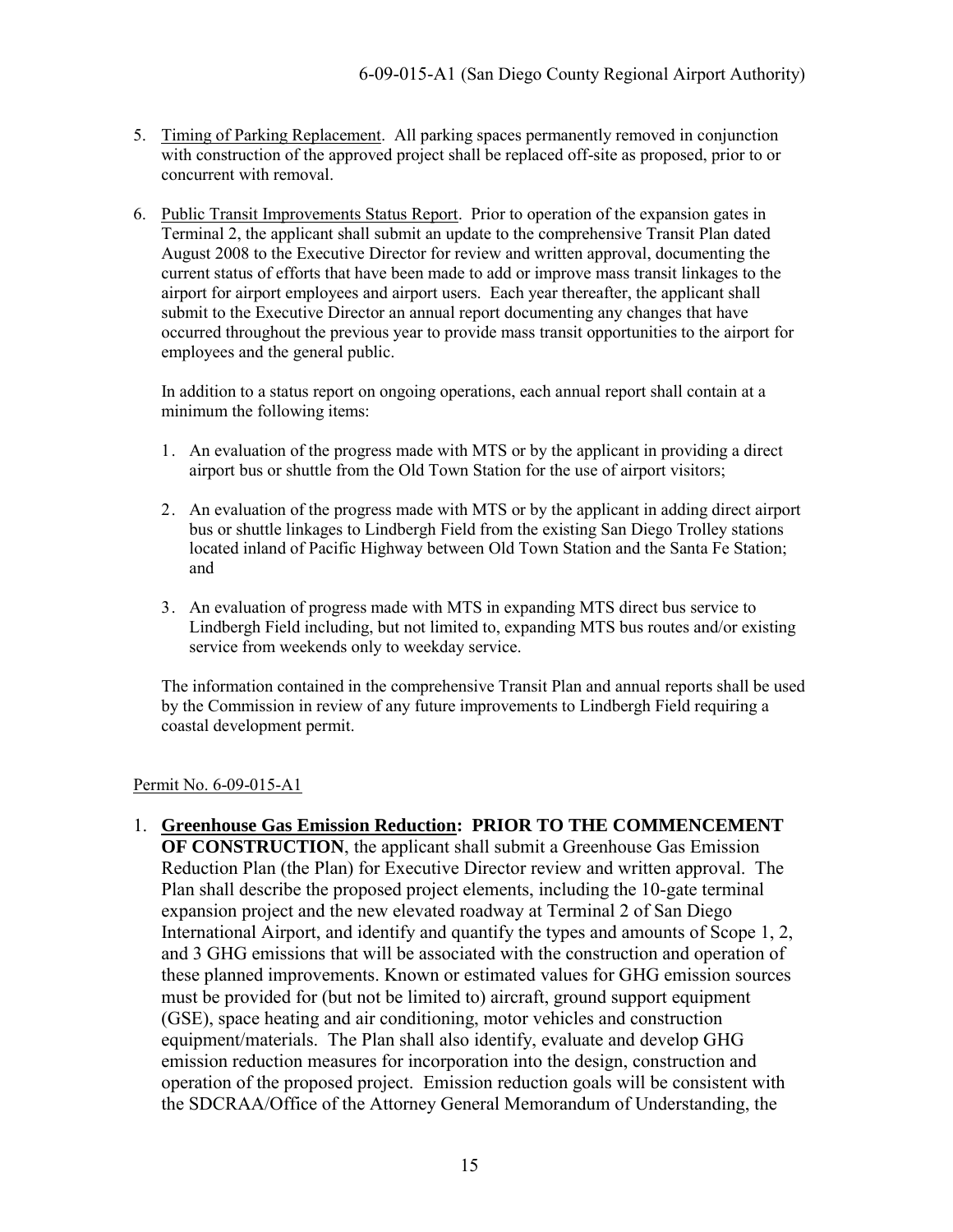California Global Warming Solutions Act of 2006 (AB32), the Western Climate Initiative, and the Coastal Act. […]

- b. Construction-related GHG emissions: Within 60 days of completing construction of the terminal expansion and second level roadway construction, the Permittee shall submit a report for Executive Director review and written approval that identifies and calculates net construction-related GHG emissions resulting from those projects and all measures implemented to reduce net emissions to less than 7,000 metric tons per year (pursuant to the threshold identified in the October 24, 2008 California Air Resources Board (CARB) *Preliminary Draft Staff Proposal Recommended Approaches for Setting Interim Significance Thresholds for Greenhouse Gases under the California Environmental Quality Act*). All measures shall be consistent with the protocols established pursuant to AB 32. Any offsets or credits used to meet this level shall be approved by CARB, the San Diego County Air Pollution Control District (SDCAPCD), or the California Climate Action Registry (CCAR) as consistent with AB 32.
- c. Operational GHG emissions: No later than June  $30<sup>th</sup>$  of each subsequent year that the project remains in use, the Permittee shall submit for Executive Director review and written approval an annual report that identifies and calculates each year's Scope 1, and 2, and 3 GHG emissions, and those Scope 3 GHG emissions as provided for in the May 5, 2008 MOU between Permittee and the Attorney General of the State of California, associated with project operations and all measures implemented to reduce Scope 1 and 2 net emissions to less than 7,000 metric tons per year. Any offsets or credits used to meet this level shall be in accordance with regulations approved by the CARB, SDCAPCD, or CCAR and shall be consistent with AB 32.

To meet the construction and operational net emission limits identified above, the Permittee may include GHG emission reduction measures, credits, or offsets that are consistent with AB 32 and have been implemented pursuant to the requirements of another regulatory agency. Upon the Permittee's request, the Executive Director may approve the use of offsets or credits available from entities other than CARB, SDCAPCD, or CCAR, if they are consistent with AB 32 protocols.

- 2. [Special Condition No. 2 of CDP No. 6-09-015 remains unchanged and in effect]
- 3. [Special Condition No. 3 of CDP No. 6-09-015 remains unchanged and in effect]
- 4. [Special Condition No. 4 of CDP No. 6-09-015 remains unchanged and in effect]
- 5. [Special Condition No. 5 of CDP No. 6-09-015 remains unchanged and in effect]
- 6. [Special Condition No. 6 of CDP No. 6-09-015 remains unchanged and in effect]